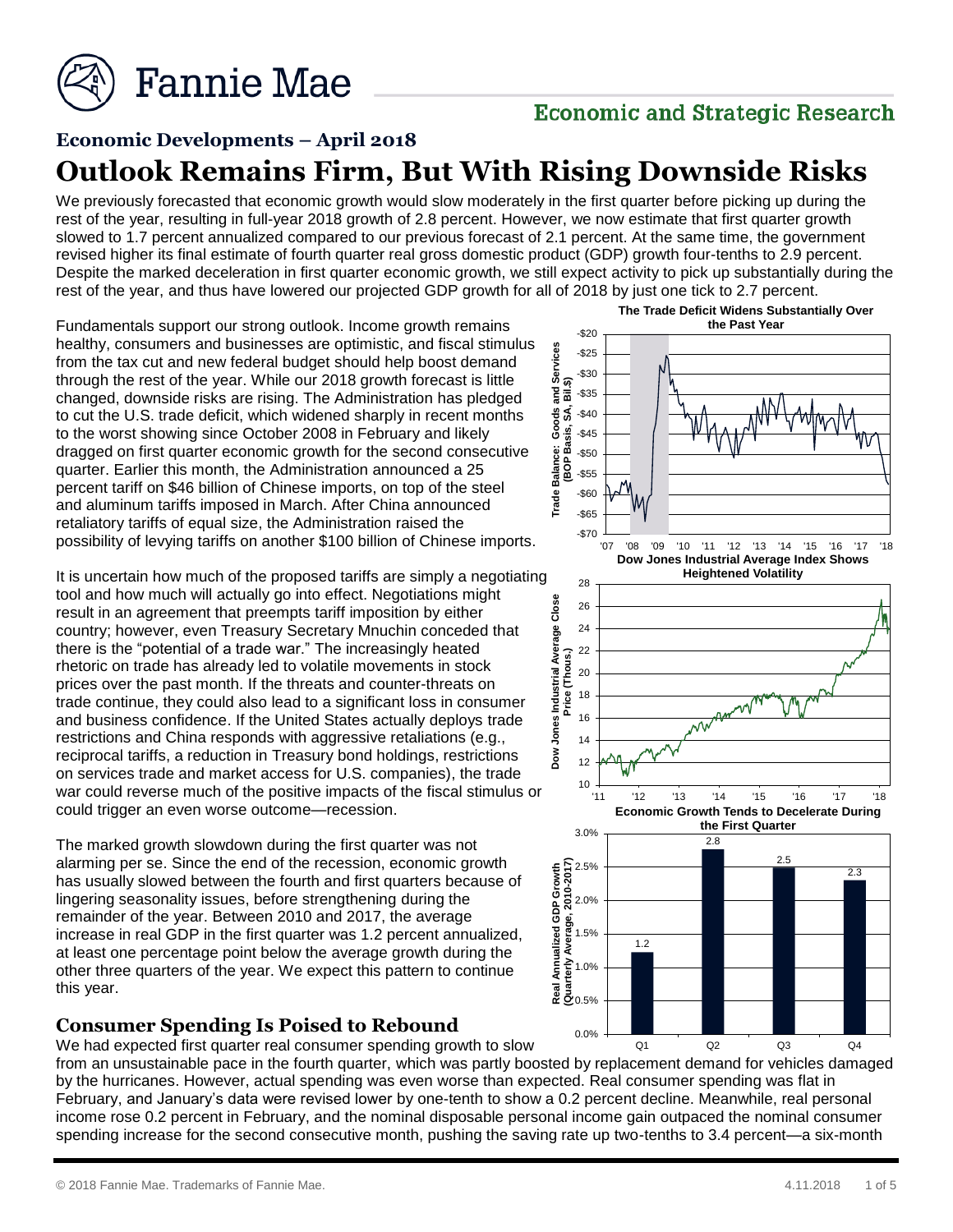

high. Consumer credit data were consistent with the cautious consumer theme, showing essentially unchanged revolving credit (largely credit card debt) in February following an anemic gain in January.



We expect consumer spending to improve in March and in coming months. By March, tax refunds had caught up to historical norms and most households had realized lower withholdings due to the Tax Act. Consumers also appeared to loosen their purse strings in March, as auto sales rose 2.4 percent, marking the first rise in three months from February's six-month low. Sales of light trucks, which include sport utility vehicles, were solely responsible for the gain, as they rose to a 12-year high amid a sixth consecutive monthly drop in car sales to an eight-year low. Even with a rebound in spending in March, we expect real consumer spending growth to moderate to just 1.1 percent annualized in the first quarter from 4.0 percent in the fourth quarter before strengthening to nearly 3.0 percent in the second quarter.

#### **Labor Market Is Not Immune to Volatility**

The March jobs report stepped back from many of the strengths of the prior month, showing that labor market conditions were not immune to the volatility seen lately in other sectors. Nonfarm payrolls increased 103,000, the worst showing since last September, following an upwardly revised gain of 326,000 in February, the biggest monthly rise since October 2015. However, job gains were revised sharply lower for January, resulting in a downward revision for the prior two months of 50,000, on net. Despite the net downgrade, the monthly gain during the first quarter averaged 202,000, well above the average monthly gain of 182,000 in 2017.

Weather may have played a role in the February-March hiring swing, as evidenced by weather-sensitive industries. For example, after increasing by a decade-best 65,000 in February, construction



Average hourly earnings, which is closely watched as an indicator of wage inflation, picked up 0.3 percent from February, while the annual increase of 2.7 percent remained within the narrow band seen since late 2017. However, the annual wage increase for nonsupervisory workers, who account for roughly 80 percent of the private workforce, remained unchanged at 2.4 percent for the fourth consecutive month.



**Light Truck Sales Drive Gain in Auto Sales, as Car Sales Dip to Eight-Year Low**



**First Quarter Average Monthly Job Gain Is Well Above the Average Increase in 2017**

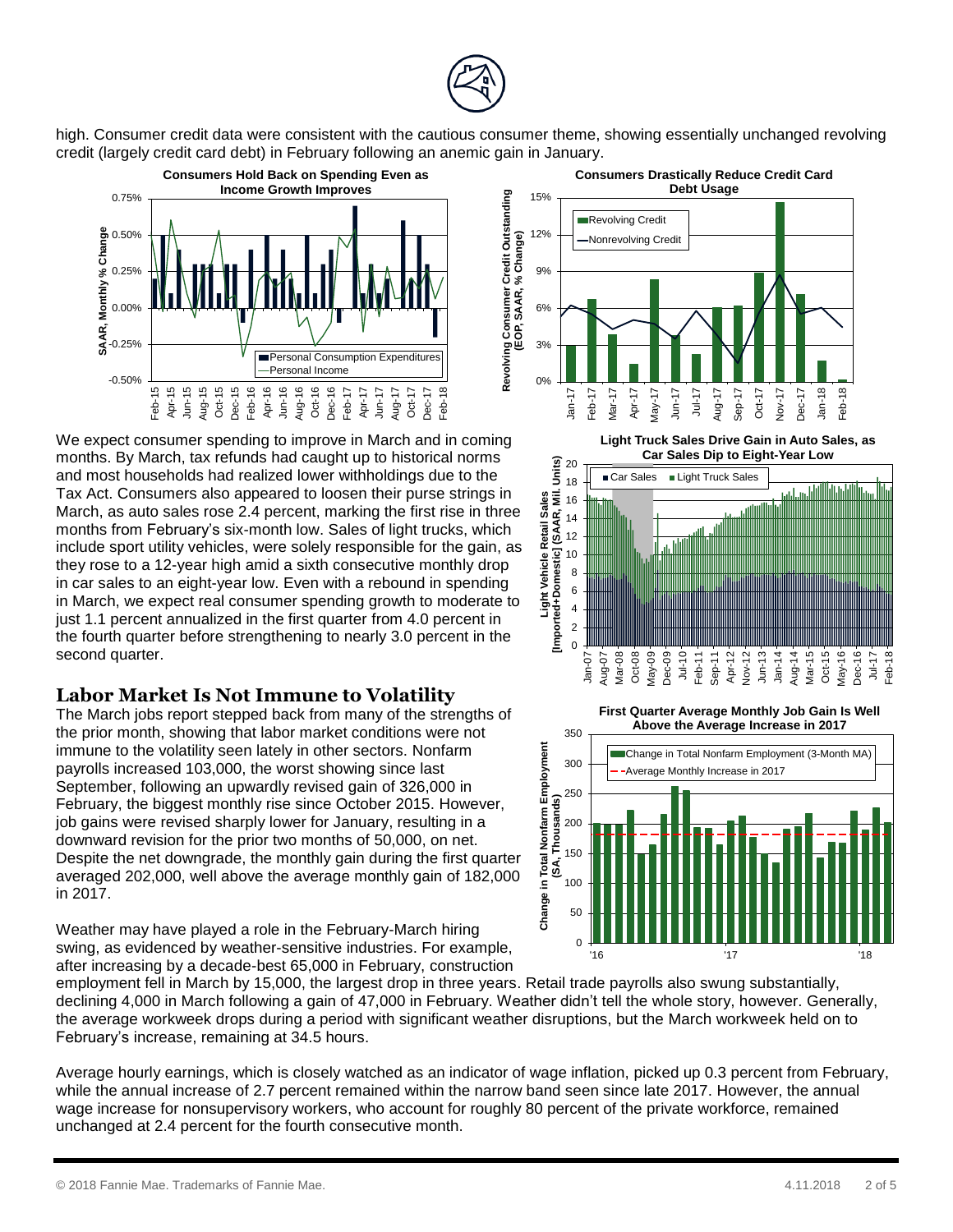



Without broad -based increases, wage gains are unlikely to surge in the near term . In addition, the National Federation of Independent Business (NFIB ) Small Business Economic Trends Survey showed that the net share of small business owners planning to raise worker compensation fell in March for the second consecutive month to the lowest reading since last November, although the level remains elevated.

The household survey component of the March jobs report showed that the unemployment rate remained at 4.1 percent for the sixth straight month as the labor force participation rate fell one tick to 62.9 percent, the first drop since last October. The broadest measure of labor underutilization, the U-6 unemployment rate, fell two-tenths and returned to its expansion low of 8.0 percent, thanks to a decline in the number of discouraged workers and others marginally attached to the labor force.

#### **Business Investment Remains Key to the Outlook**

One key factor underlying our outlook is strong business equipment investment growth , which would help spur productivity growth and keep unit labor costs and inflation contained amid ongoing fiscal stimulus. Recent trends in core (nondefense excluding aircraft) capital goods shipments , a proxy for capital investment, and core orders, a forward -looking indicator, suggested a slowdown in business capital investment growth in the first quarter, albeit from a strong average pace of roughly 11 percent annualized during the second half of 2017.

Recent business surveys have raised concerns over whether robust capital expenditures growth will continue this year . The Survey of Business Executives (SBE) conducted in February by the Atlanta Fed in conju nction with academics showed that roughly three -quarters of executives made no changes to their capital expenditures plans in either 2018 or 2019 in response to the passage of the Tax Act. Comparing results from the February 2018 survey for 218 firms that also responded to a similar survey in November 2017 , it appears that firms have revised lower their capital expenditures plan s for 2018.

Results from the March NFIB survey were in line with the SBE survey. The share of small businesses planning capital expenditure s fell in March, erasing the improvement seen since November 2017.

**Annual Wage Gains for Nonsupervisory** 







**How Has the Recently Enacted Tax Cuts and Jobs Act Led You to Revise Your Plans for Capital Expenditures?**





**Share of Small Businesses Planning Capital Expenditures Falls**

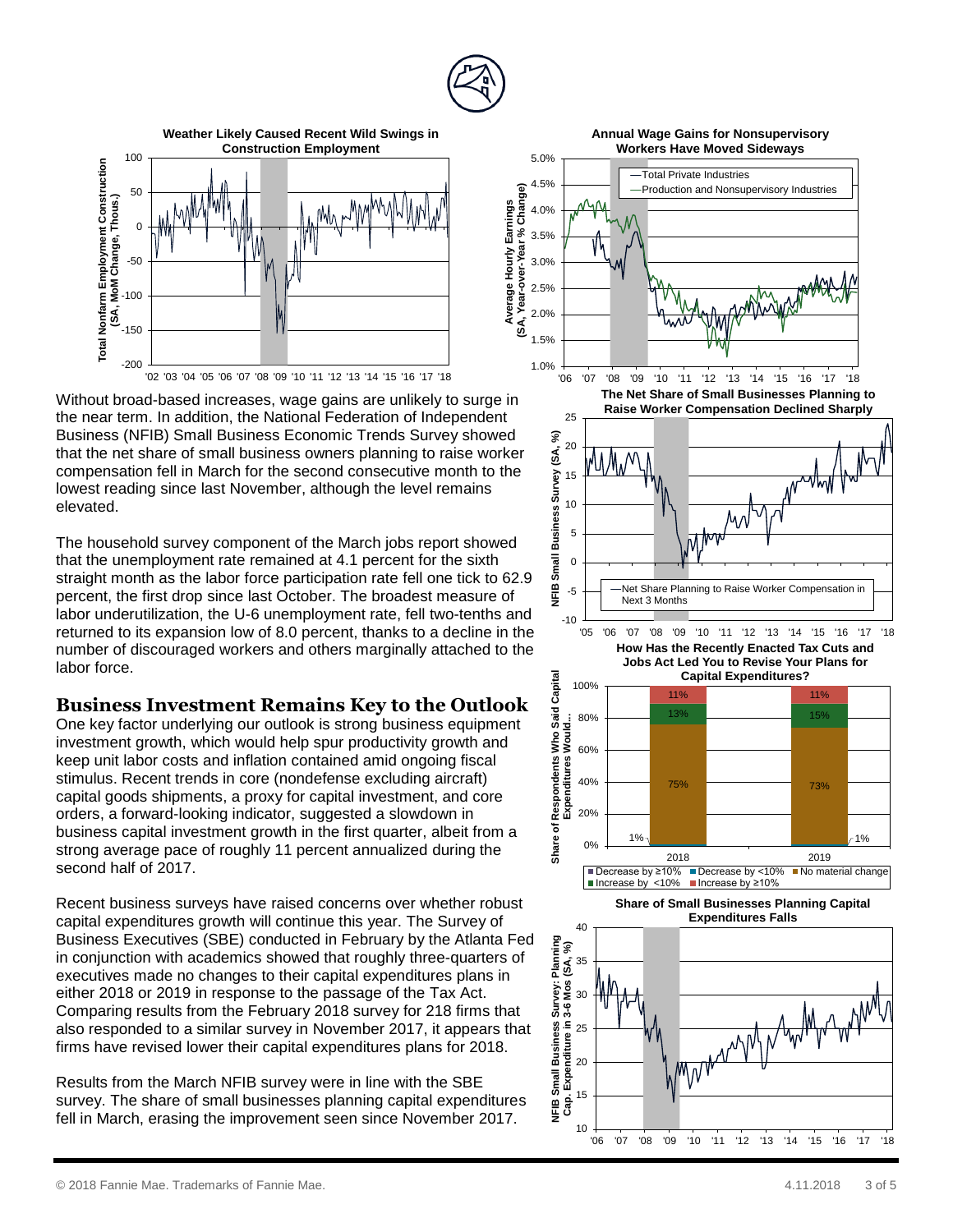

#### **The Fed Expected to Raise Rates in June**

The Summary of Economic Projections released at the March Federal Open Market Committee (FOMC) meeting indicates that the Fed is more optimistic about economic growth and employment in 2018 while its view on inflation is unchanged. However, the statement following the meeting shows that the Fed appears more confident that inflation will move toward the 2-percent target, noting that members expect that annual inflation will move up "in coming months," as opposed to "this year" in the prior statement. **Health Care Inflation Accelerates**

In February, the annual increase in the Fed's favored measure of inflation—the Personal Consumption Expenditures (PCE) deflator picked up to 1.8 percent after holding at 1.7 percent for three consecutive months. Following an increase of 1.5 percent for four straight months, the annual rise in Core PCE (excluding food and energy) accelerated one tick to 1.6 percent, boosted by health care service prices, which jumped 2.2 percent from last February, the biggest annual gain since 2010. Annual PCE inflation likely strengthened in March, as a result of the base effect. That is the plunge in communication services prices (i.e., cellphone contracts) last March is no longer weighing down the change in the index. With inflation trending up toward the target amid continued labor market improvements, we expect the Fed to raise interest rates for



the second time this year in June before hiking once more later this year. In the prior forecast, we noted that risks tilted toward four rate increases this year. However, with headwinds from trade protectionism emerging over the past month, we can't rule out that the Fed may ultimately raise rates only twice this year. At his first press conference, Fed Chair Powell said that several FOMC members had voiced concerns over trade policy, and he noted that trade has become a bigger downside risk to the outlook.

## **Housing Roundup**

Incoming data support our view that real residential investment declined during the first quarter following strong 12.8 percent annualized growth in the fourth quarter. New home sales fell in February for the third consecutive month, while existing home sales partially recovered from January's drop. Total home sales during the first two months of the year were flat compared with the same period last year. Total housing starts fell in February, while nominal residential construction spending posted an anemic gain in February for the second consecutive month. Main measures of home prices—the S&P CoreLogic Case-Shiller, CoreLogic, and Federal Housing Finance Agency home price indices—continued to show strong annual home price gains of 6.1 percent to 7.3 percent for the nation in January.

The near-term outlook for home sales is mixed. While pending home sales rebounded in February, partly regaining the sharp drop in January, purchase mortgage applications fell sizably in February and only partially recovered in March. We continue to expect total home sales to rise nearly three percent in 2018 amid increasing household income, a gradual rise in mortgage rates, and continued lean inventory. The for-sale inventory of existing homes continued to decline from yearago levels. While the number of new homes for sale has continued to trend up, the increase has been concentrated in incomplete units. Ongoing tightness in the inventory of completed new homes for sale should continue to restrain sales.